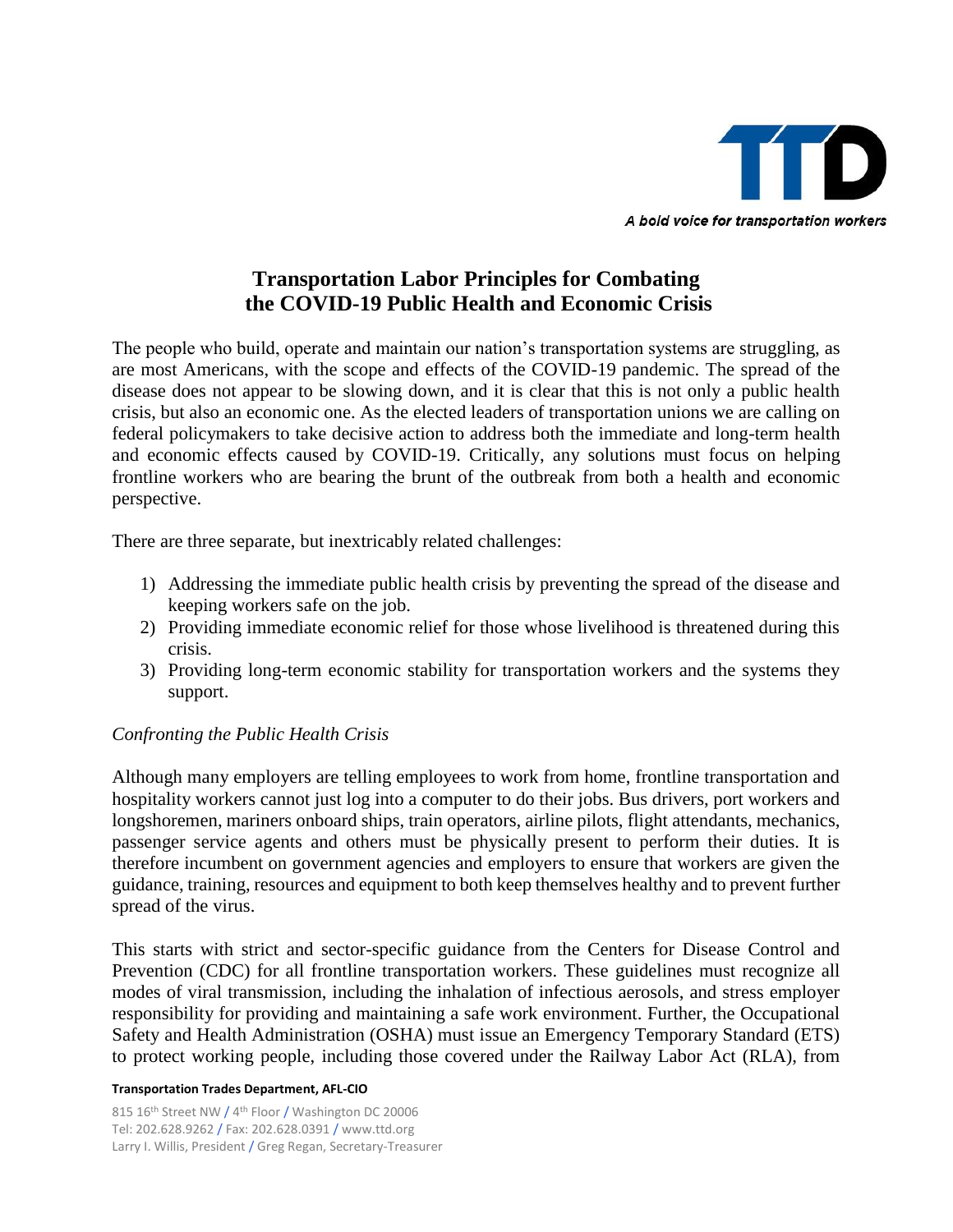occupational exposure to infectious diseases, including COVID-19. Workers must also be provided with and allowed to use protective equipment such as N95 respirators and protective gloves while on the job. Finally, COVID-19 tests must be free and available to everyone to ensure prompt diagnosis and treatment. The lack of adequate testing allows public health officials to understate the true scope of the virus and prevents individuals from making informed, intelligent decisions when deciding whether to go to work or remain on the job.

### *Immediate Economic Assistance*

There are several commonsense policies to address the immediate economic concerns of working people that must be central to any immediate economic relief package. The fact that this country does not have mandatory paid sick and family medical leave for all workers is a national embarrassment. The spread of COVID-19 is demonstrating the public health and economic consequences for such callous, shortsighted policies that routinely require working people to choose between giving up pay and reporting to work sick. In this time of crisis, paid sick leave should be mandatory. We call on Congress to step in and designate COVID-19 as a serious health condition for the purposes of the Family and Medical Leave Act.

Congress must also strengthen and expand Unemployment Insurance and Railroad Unemployment Insurance eligibility and benefits, including increasing the maximum benefit and broadening eligibility. For those who are laid off, furloughed, or take voluntary leave due to an economic slowdown, UI and RUI are critical resources. It is also an effective economic stimulus because it gets money directly into the hands of those who need it most and are most likely to spend it. Congress should also take action to eliminate bureaucratic barriers to providing adequate benefits.

# *Long-Term Economic Stimulus*

The transportation sector is already being particularly hard hit by the economic slowdown due to the COVID-19 pandemic. Passenger volume has dropped precipitously for air carriers, Amtrak, commuter rail and public transit, and the volume is not expected to improve for weeks if not months. Freight operations have also been hit hard as production has dropped across the globe. These are the same transport options that will be critical to getting our economy up and running again once the virus crisis passes. Transportation workers and the industries they support are going to need help from the federal government. The same is true of the United States Postal Service, which currently does not receive taxpayer funds, but will need financial relief and flexibility to further utilize its vast network as Americans increase their demand for e-commerce, vote by mail, and prescription drug delivery during this crisis and into a recovery.

First, if we are serious about mitigating the long-term economic effects this pandemic is going to cause, Congress and the administration must prioritize direct spending on transportation infrastructure and services across all modes. As borrowing rates remain historically low, there is no better time to make major investments in our transportation systems, which will keep Americans working and support the economic wellbeing of communities across this nation.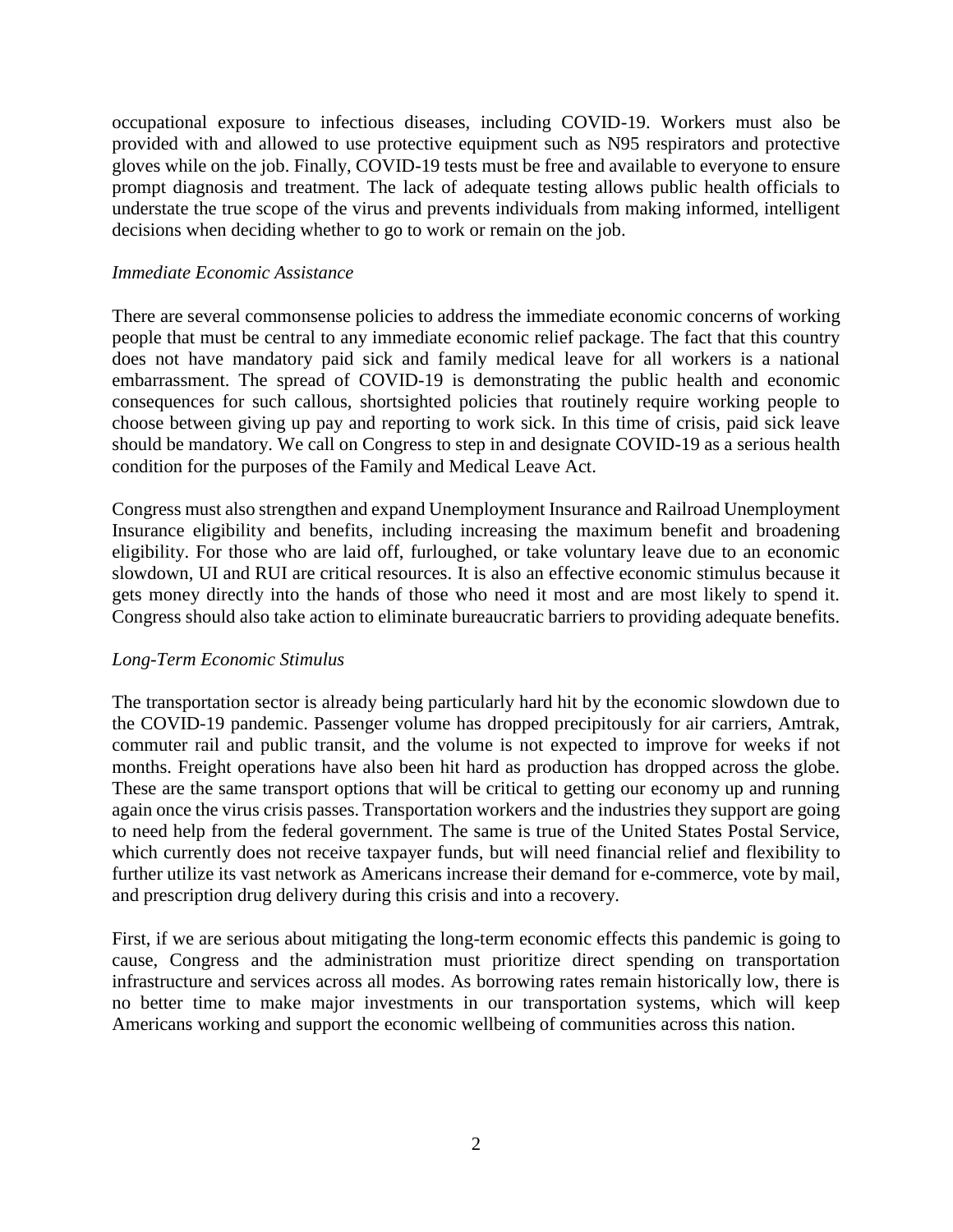We must also consider that the effectiveness of any government response will depend on getting the policy right. Any effort to stimulate the economy and protect critical industries must not be an exercise in corporate welfare that benefits only the wealthiest among us. We saw this done poorly in the aftermath of 9/11. While Congress acted quickly to stabilize the airline industry, thousands of workers who lost their jobs had to wait a year and a half for expanded unemployment insurance benefits. For many, this was too little too late.

Additionally, aviation workers made steep concessions after 9/11 to help keep the industry afloat. Yet, as the airlines rebounded and eventually reached record profits, the employees' share of those profits remained stagnant. For many frontline work groups it took as long as twenty years to get wages and benefits back to pre-9/11 levels. Others, like food catering workers, are still waiting to get back to 2001 levels.

Therefore, there must be protections built in to any stimulus legislation to ensure that companies that receive public funds cannot use this money to undermine workers' livelihoods by offshoring or outsourcing jobs, or by handing the money over to shareholders in the form of increased dividends and stock buybacks. Catering contractors and subcontractors of the airlines that seek public assistance from any stimulus package must be required to provide health care coverage to their employees that meets or exceeds the standards set by the Service Contract Act. There must also be provisions to prevent employers from abrogating their collective bargaining commitments, even in a bankruptcy process.

Similar protections should be imposed on public transit agencies, Amtrak and commuter rail providers that receive federal money to compensate for losses in fare box dollars or state tax revenue. Public funds must be prioritized to maintain service, employment levels, wages and benefits. Further, no public funds should be used to prop up the foreign flag cruise ship industry that utilizes foreign labor and flags-of-convenience laws to avoid hiring American crews and adhering to American labor laws and standards, as well as environmental codes.

The policies need to be clear. This will not only keep people employed and participating in the broader economy, it will keep these sectors prepared to meet the surge in demand that will occur once this crisis is over.

Transportation labor is ready and eager to do our part to steer our country through this crisis. Every day, workers are continuing to go to work, perform their duties, and do their best to ensure that our passenger and freight transportation networks continue to operate in a safe and efficient manner. It is these workers who will suffer the most as this pandemic stretches on. Half-measures, jumbled guidance, and corporate welfare will not contain this pandemic, and will certainly not provide the economic stimulus that we desperately need. We need policies that put workers first and position our country to flourish once this crisis is over.